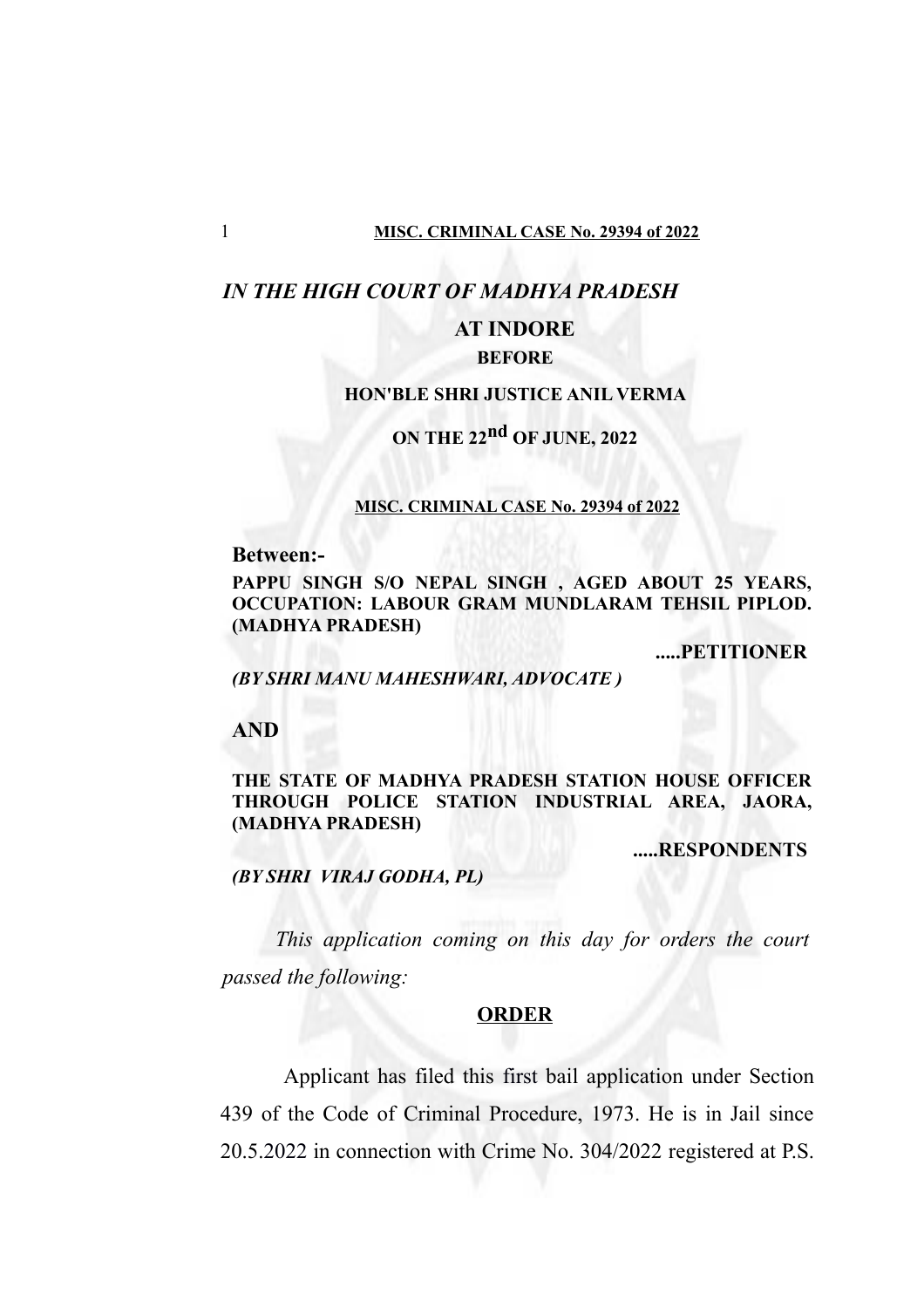- Industrial Area Jaora District Ratlam Ujjain (M.P.) for commission of offence punishable under Section 34(2) of the M. P. Excise Act.

As per prosecution story, the applicant was found to be in possession of 68.400 bulk litres liquor unauthorisedly and illegally during the search by police. Accordingly, a case has been registered.

Learned counsel for the applicant submits that applicant is innocent and he has been falsely implicated in this matter. He further submits that there is no legal evidence available on record to connect the applicant with the aforementioned offence and no further custodial interrogation is required. Applicant is in jail since 20.5.2022. He is a permanent resident of District Ratlam. Final conclusion of trial will take considerable long time. Hence, he prays that applicant be released on bail.

*Per-contra,* learned PL for respondent/State opposes the bail application and prays for its rejection. But he fairly admits that appliant has no criminal antecedent.

 Perused the case diary as well as the impugned order of the court below.

Considering all the facts and circumstances of the case, arguments advanced by counsel for the parties, nature and gravity of allegation as also taking note of the fact that the applicant is in jail since 20.5.2022 and final conclusion of trial will take considerable long time, I deem it proper to release the applicant on bail.